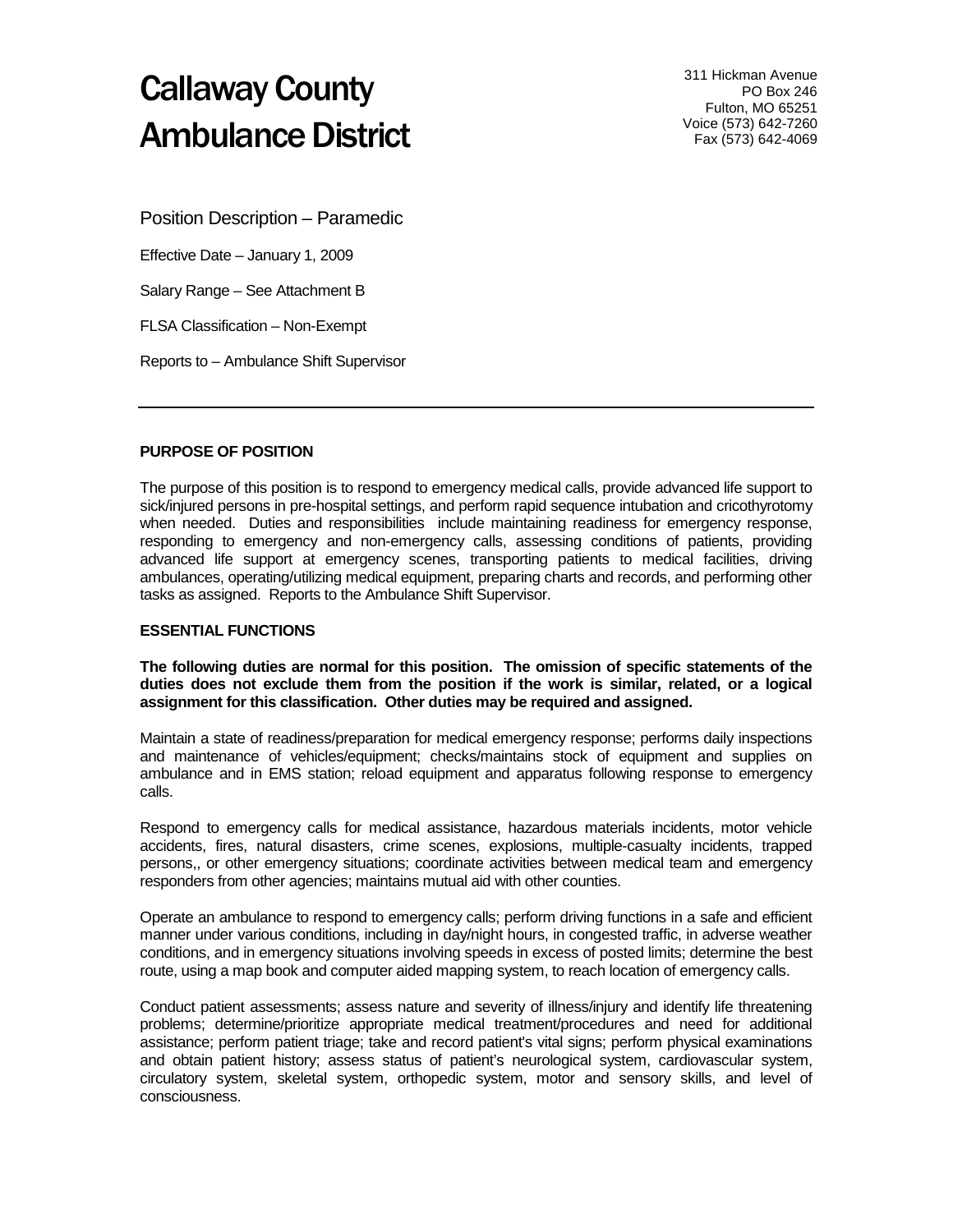Administer basic and advanced life support care at emergency scene in accordance with established medical standards, which may include providing advanced cardiac life support (ACLS), basic trauma life support (BTLS), advanced airway management, CPR, and/or drug treatments; performs invasive and non-invasive procedures on patients with life-threatening and non life-threatening conditions, per established procedures or as authorized/directed by physicians; respond to cardiac and respiratory emergencies; perform cardiac monitoring and defibrillation; maintains circulation and control bleeding; provide spinal management and immobilization; provide fluid resuscitation by IV; manage trauma injuries, bleeding, and post-traumatic shock; assist with childbirth; administer medications as appropriate; observe, record, and monitor patient's condition and effects of medication and perform rapid sequence intubation according to established medical standards.

Provide assistance in vehicle stabilization and extrication of trapped victims; perform rapid extrication in case of fire/explosive situations; provide critical intervention and life saving measures to victims trapped in special circumstances.

Communicate with medical personnel at emergency treatment facility to convey patient's condition, obtain instructions regarding further treatment, and arrange for reception of victims at treatment facility.

Transport patients to medical facilities; stabilize patients for hospital transport; perform physical lifting techniques associated with moving patients between incident site, stretcher, or ambulance; restrain combative/uncooperative persons per established procedures.

Assist in identifying unsafe circumstances, maintaining safety at incident scenes, identifying hazards at incident scenes, and removing individuals from unsafe areas.

Complete required records/reports on all emergency incidents; create patient charts and provide charts to hospital personnel as appropriate; enter data relating to patient care into computer.

Provide reassurance, comfort, counseling, or mediation to patients and family members in accordance with HIPPA laws.

Follow safety procedures, utilize safety equipment, and monitor work environment to ensure safety of employees and other individuals; take appropriate measures to prevent disease transmission or exposure to bodily fluids.

Operate or utilize various emergency vehicles and emergency/medical equipment, tools and supplies, which may include, but is not limited to, an ambulance, extrication tools, blood pressure cuff, cardiac monitor, glucose monitor, IV catheter, defibrillator, endotracheal tube, external pacing device, 12 lead ECG, airway equipment, intravenous pump, laryngoscope, I/O devices, oxygen terminal, pulse oximetry monitor, splinting devices, suction equipment, stretcher, stair-chair stretcher, forceps, syringe, thermometer, portable ventilator, pediatric equipment, medical supplies, radiation detection equipment, radio communications equipment, and general office equipment.

Perform general maintenance tasks necessary to keep vehicles, equipment and tools in operable condition, which may include inspecting/testing equipment, replacing parts, checking fluid levels, refueling vehicles, or washing/cleaning equipment; decontaminate ambulance interior and related equipment; dispose of biomedical waste materials per established procedures; re-stock medical supplies following each call; monitor equipment operations to maintain efficiency and safety; report faulty equipment.

Maintain inventory levels of departmental supplies; check expiration dates of drugs/supplies; initiate requests for new or replacement materials.

Prepare or complete various forms, reports, correspondence, logs, checklist, medical record documentation, patient charts, incident forms, or other documents.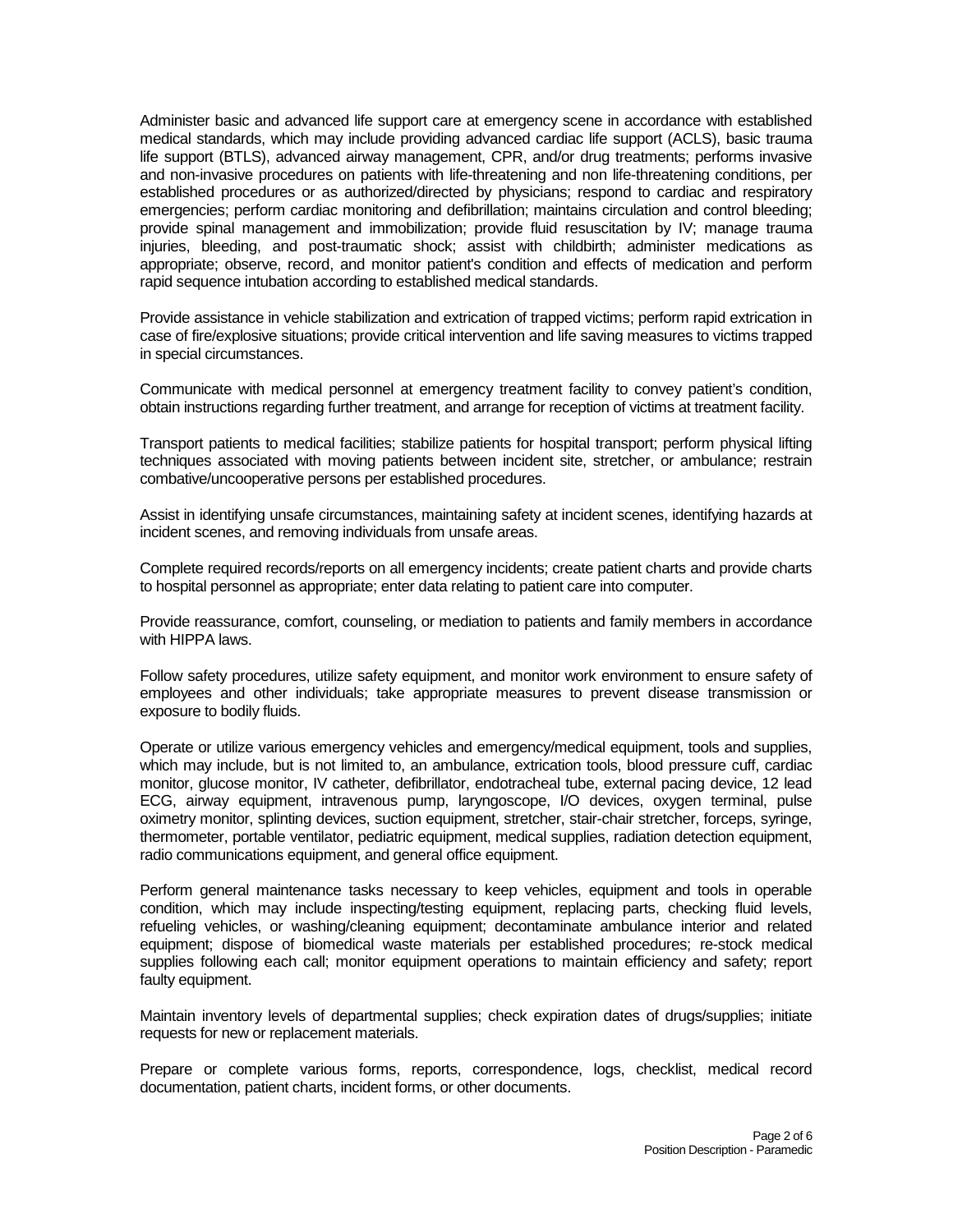Receive various forms, reports, correspondence, patient records, policies, procedures, protocols, medical books, medical charts, maps, manuals, catalogs, reference materials, or other documentation; review, complete, process, forward or retain as appropriate.

Operate a computer to enter, retrieve, review or modify data; verifies accuracy of entered data and makes corrections; utilizes Microsoft Office products, mapping programs, automated run tracking systems, or other software programs.

Maintain current manuals, policies/procedures, bulletins, map books, continuing quality improvement forms, and reference materials for reference/review.

Communicate with supervisor, employees, other departments, dispatchers, law enforcement personnel, fire personnel, hospital personnel, medical professionals, property owners/occupants, patients/victims, family members, the public, outside agencies, and other individuals as needed to coordinate work activities, review status of work, review status of patients, exchange information, or resolve problems.

Communicate via telephone and/or two-way radio; provide information and assistance; take and relay messages or direct calls to appropriate personnel; responds to requests for service or assistance; return calls as necessary; communicate effectively and coherently over radio channels while initiating and responding to radio communications.

Promote positive public relations; provide education to the public regarding issues such as public health, safety, first aid, CPR, or emergency care; provides tours of ambulances and stations.

Provide "standby" coverage at special events/activities as assigned.

Maintain a comprehensive, current knowledge and awareness of applicable laws, regulations, policies and procedures; maintain an awareness of new techniques, equipment, medications, trends, and advances in the profession; reads professional literature; maintain professional affiliations; participate in continuing education activities; attends shift meetings, in-services, workshops and seminars as appropriate.

## **ADDITIONAL FUNCTIONS**

Assist with supervision of daily EMS activities and paramedic activities.

Participate in special training activities.

Perform basic housekeeping, laundry, and maintenance tasks associated with maintaining EMS station, ambulances, and related facilities.

Conduct research and development operations, resulting in the implementation of new products, programs and technologies.

Generate various documentation; reviews, processes, responses, training records, evaluation forms as needed in accordance with New Employee Orientation protocols.

Attend training sessions, seminars and workshops as required to remain knowledgeable of county/departmental operations, to promote improved job performance, and to stay current with changing policies, procedures, codes, and law.

Supervise, direct, and evaluate assigned Paramedic interns, to include assigning work, handling employee concerns and problems, counseling, recommendation of discipline, and completing employee performance appraisals.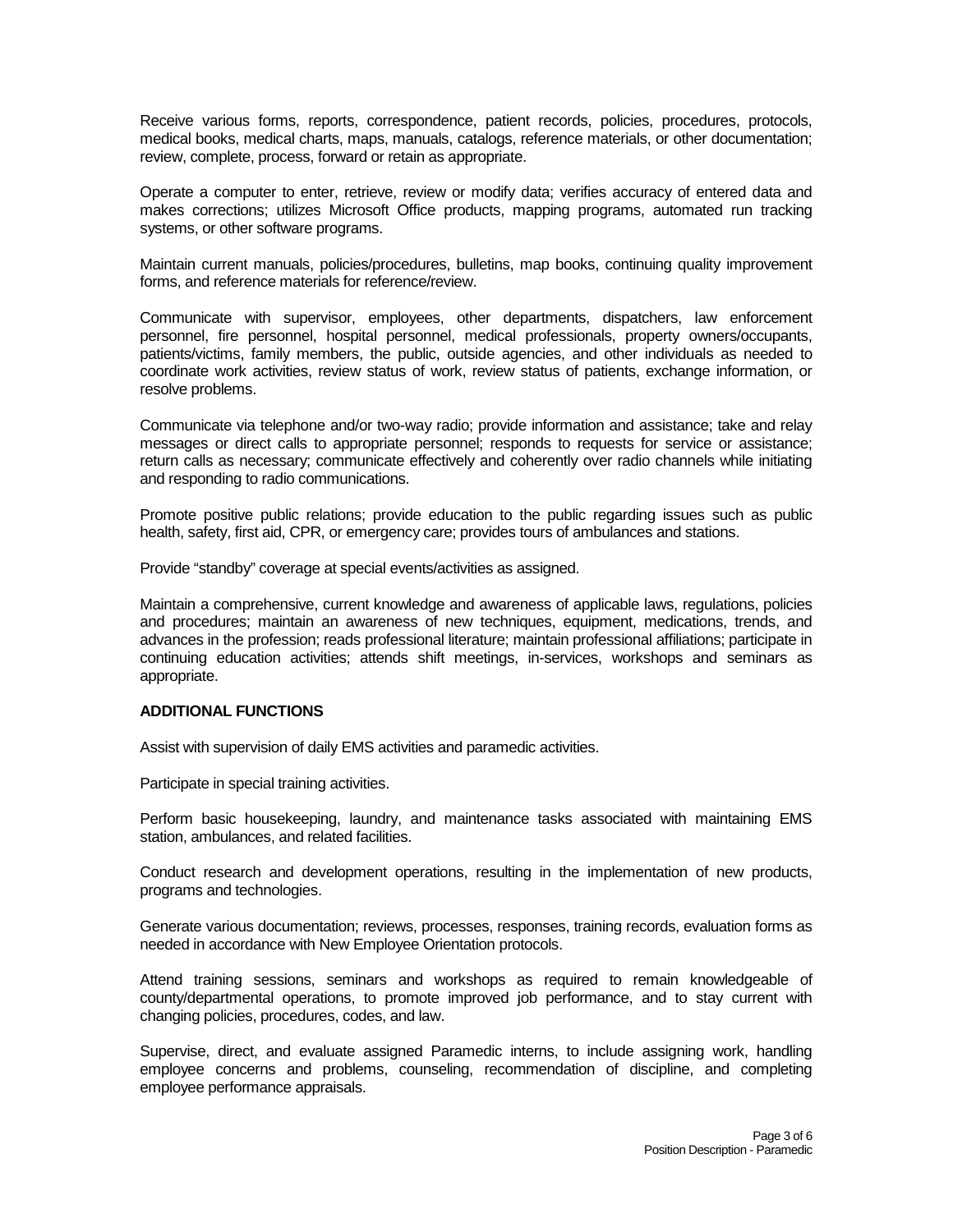Communicate with the training officer and shift supervisors concerning scheduling of assigned personnel; oversee the training and development of assigned personnel; maintain and forwards records of assigned personnel.

Provide assistance to other employees or departments as needed.

Performs other related duties as required.

### **MINIMUM QUALIFICATIONS**

High school diploma or GED; supplemented by completion of Paramedic training program coursework. Must possess and maintain valid Missouri Paramedic License. Must possess and maintain valid Advanced Cardiac Life Support (ACLS) Provider certification, as well as valid CPR certification. Must possess and maintain a valid Missouri driver's license.

## **PERFORMANCE APTIITUDES**

**Data Utilization**: Requires the ability to review, classify, categorize, prioritize, and/or analyze data. Includes exercising discretion in determining data classification, and in referencing such analysis to established standards for the purpose of recognizing actual or probable interactive effects and relationships.

**Human Interaction**: Requires the ability to provide guidance, assistance, and/or interpretation to others regarding the application of procedures and standards to specific situations.

**Equipment, Machinery, Tools, and Materials Utilization**: Requires the ability to operate, maneuver and/or control the actions of equipment, machinery, tools, and/or materials used in performing essential functions.

**Verbal Aptitude**: Requires the ability to utilize a wide variety of reference, descriptive, and/or advisory data and information.

**Mathematical Aptitude**: Requires the ability to perform addition, subtraction, multiplication, and division; the ability to calculate decimals and percentages; the ability to utilize principles of fractions; the ability to interpret graphs; and the ability to perform calculations related to drug dosage and drip rates.

**Functional Reasoning**: Requires the ability to apply principles of rational systems; to interpret instructions furnished in written, oral, diagrammatic, or schedule form; and to exercise independent judgment to adopt or modify methods and standards to meet variations in assigned objectives.

**Situational Reasoning**: Requires the ability to exercise judgment, decisiveness and creativity in situations involving the evaluation of information against sensory, judgmental, or subjective criteria, as opposed to that which is clearly measurable or verifiable.

## **ADA COMPLIANCE**

See Attachment A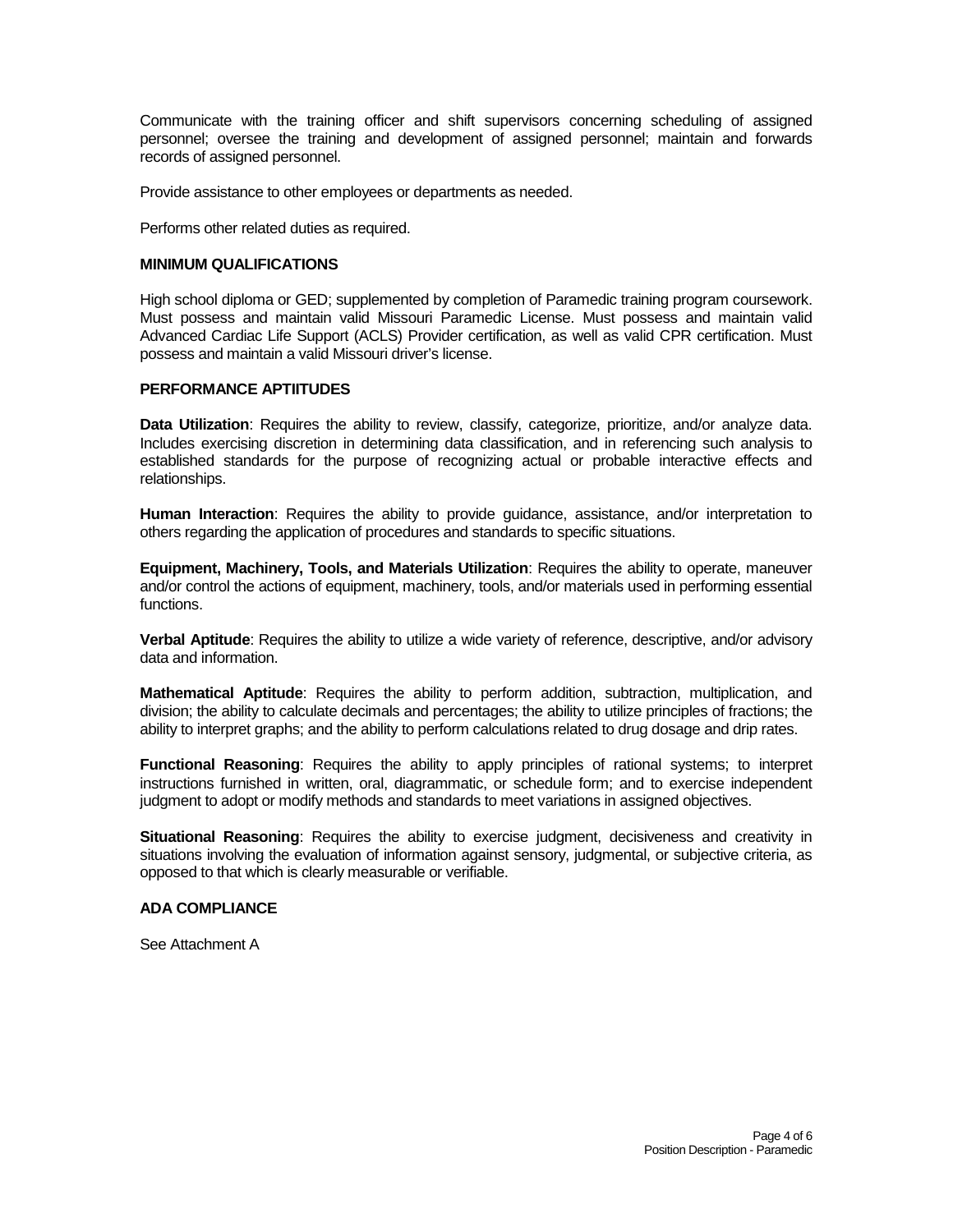# **ATTACHMENT A**

#### ADA Information

This attachment provides information on the job relating to the Americans with Disabilities Act.

#### FREQUENCY DEFINITIONS

The following frequency definitions are to be used in completing the Physical Environment and the Non-Physical Environment sections of this form:

C = Constantly (2/3 or more of the time) F = Frequently (from 1/3 to 2/3 of the time) O = Occasionally (up to 1/3 of the time) R = Rarely (less than one hour per week)

N = Not Applicable (does not apply in this job)

#### PHYSICAL ENVIRONMENT

Descriptive examples of physical job actions (please use the letter corresponding to the appropriate frequency):

| Frequency | Example                                                  |
|-----------|----------------------------------------------------------|
| F         | Patients from ground, bed, cars                          |
| F         | Office work, driving                                     |
| F         | On scene, sometimes extended standby times               |
| F         | Moving patients with stretcher                           |
| F         | Moving patients from ditches, plowed fields, piers, etc. |
| F         | Muddy fields                                             |
| С         | Emergency and Non-emergency                              |
| F         | Treating and rescuing patients                           |
| F         | Treating and rescuing patients                           |
| F         | Treating and rescuing patients                           |
| O         | Treating and rescuing patients                           |
| O         | Treating and rescuing patients                           |
| F         | Treating and rescuing patients                           |
| O         | Treating and rescuing patients                           |
| F         | Treating and rescuing patients                           |
| F         | Treating and rescuing patients                           |
| F         | Treating and rescuing patients                           |
| R         | Treating and rescuing patients                           |
| F         | Treating and rescuing patients, typing                   |
| C         | Treating and rescuing patients, typing                   |
| C         | Treating and rescuing patients                           |
| C         | Treating and rescuing patients typing                    |
| F         | Driving                                                  |
|           |                                                          |

SENSORY REQUIREMENTS

Descriptive examples of sensory demands (please use the letter corresponding to the appropriate frequency):

| Sensory Demand                  | Frequency |
|---------------------------------|-----------|
| Color (perceive/discriminate)   |           |
| Sound (perceive/discriminate)   |           |
| Taste (perceive/discriminate)   |           |
| Odor (perceive/discriminate)    |           |
| Depth (perceive/discriminate)   |           |
| Texture (perceive/discriminate) |           |
| Visual (perceive/discriminate)  |           |
| Oral Communications ability     |           |

#### NON-PHYSICAL ENVIRONMENT

Descriptive examples of non-physical demands (please use the letter corresponding to the appropriate frequency):

| Non-Physical Demand                                                                 | Frequency   |
|-------------------------------------------------------------------------------------|-------------|
| Time Pressures (e.g., meeting deadlines)                                            | $\sim$<br>U |
| Noisy/Distracting Environment                                                       | ⊏           |
| Performing Multiple Tasks Simultaneously                                            | С           |
| Danger/Physical Abuse                                                               |             |
| Deals With Difficult People                                                         | C           |
| Periods of Idle time, Interspersed with Emergencies Requiring Intense Concentration | C           |
| <b>Emergency Situations</b>                                                         | C           |
| Tedious, Exacting Work                                                              | С           |
| Works Closely with Others as Part of a Team                                         | C           |
| Works Alone                                                                         |             |
| Irregular Schedule/Overtime                                                         |             |
| Frequent Change of Tasks                                                            | С           |
| Other (describe)                                                                    | $\Omega$    |

WORK ENVIRONMENT

1. Must be able to lift and carry patients of all sizes. Must be able to reach patients in various situations by any physical means necessary (walking, running, climbing, crawling, etc.).

2. May be exposed to infectious diseases, hazardous chemicals, and other dangerous substances. May encounter environmental extremes, violent individuals, and numerous other hazards.